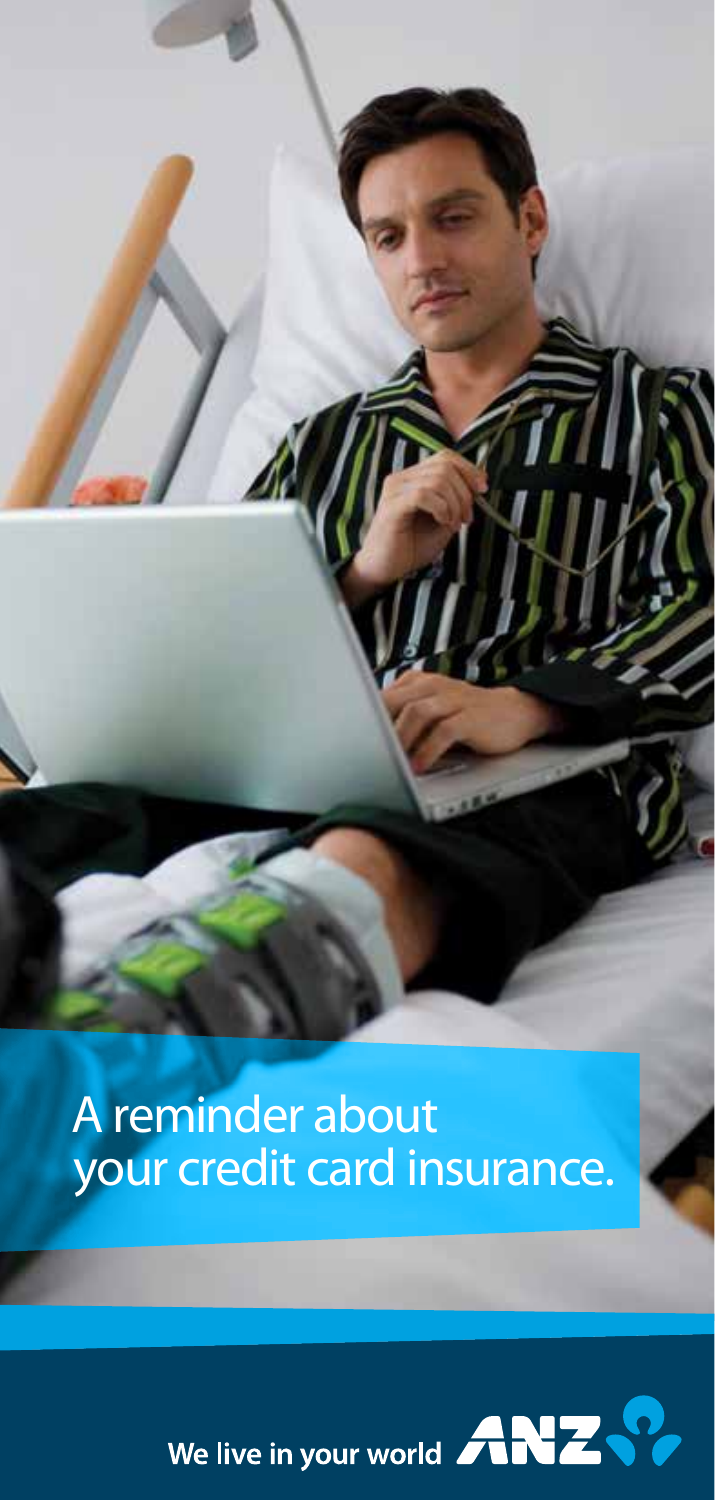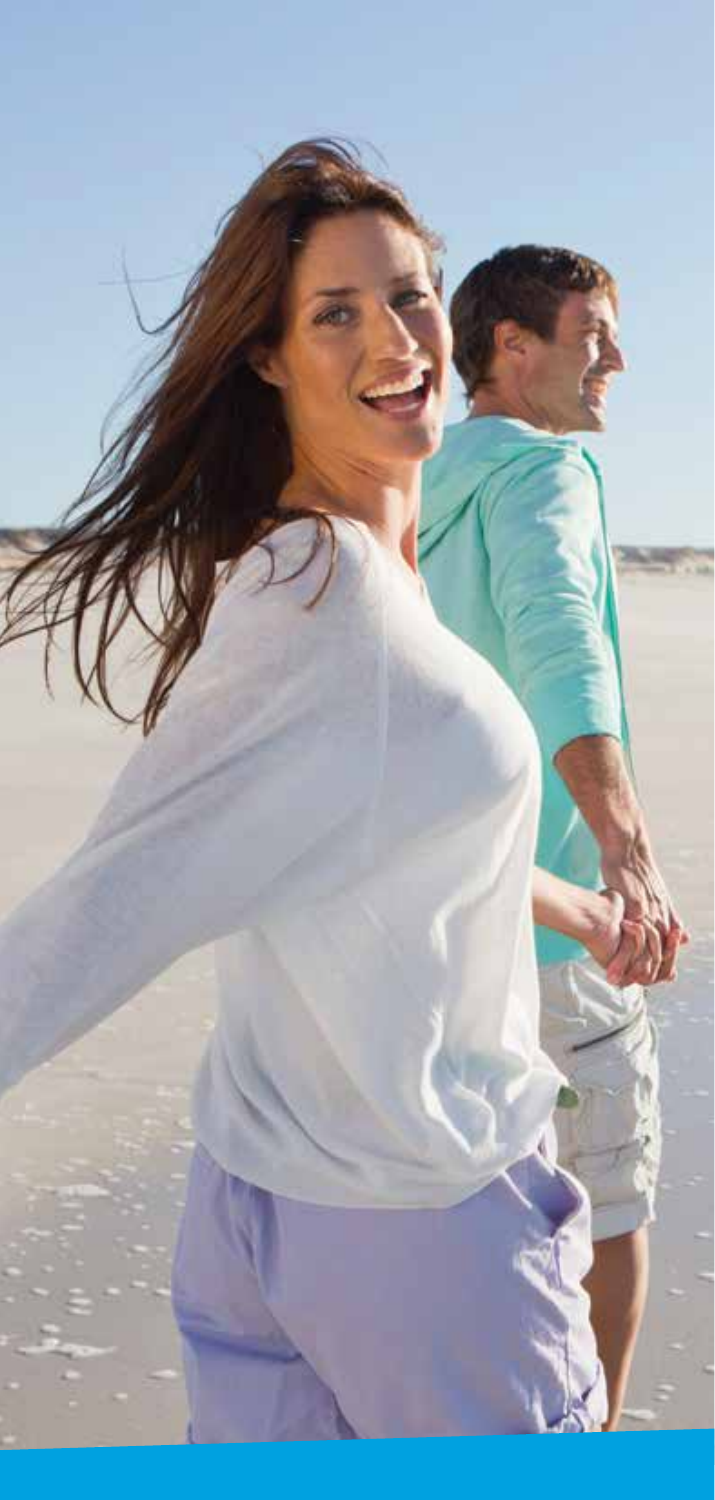## ANZ credit card insurance.

Knowing your credit card payments are covered if you find yourself in difficult financial circumstances is a comforting thought.

We've put together a brief guide to remind you of some of your benefits and let you know about how to make a claim and some updates to your cover.

Your credit card insurance benefits include:

- Help with repayments if you're unable to work due to sickness or injury.
- Help with repayments for up to 180 days if you are made redundant from your job.
- Payment of the total amount outstanding on your credit card as at the claim event date should you pass away.

#### **For more information about your individual cover, including more details about benefits, exclusions and limitations, please see your Product Disclosure Statement (PDS).**

To make a claim on your credit card insurance, just call us on **13 16 14** and advise us of the claim details. We'll provide you with the claim form and any other requirements.

If you have any questions, please call **13 16 14** or visit anz.com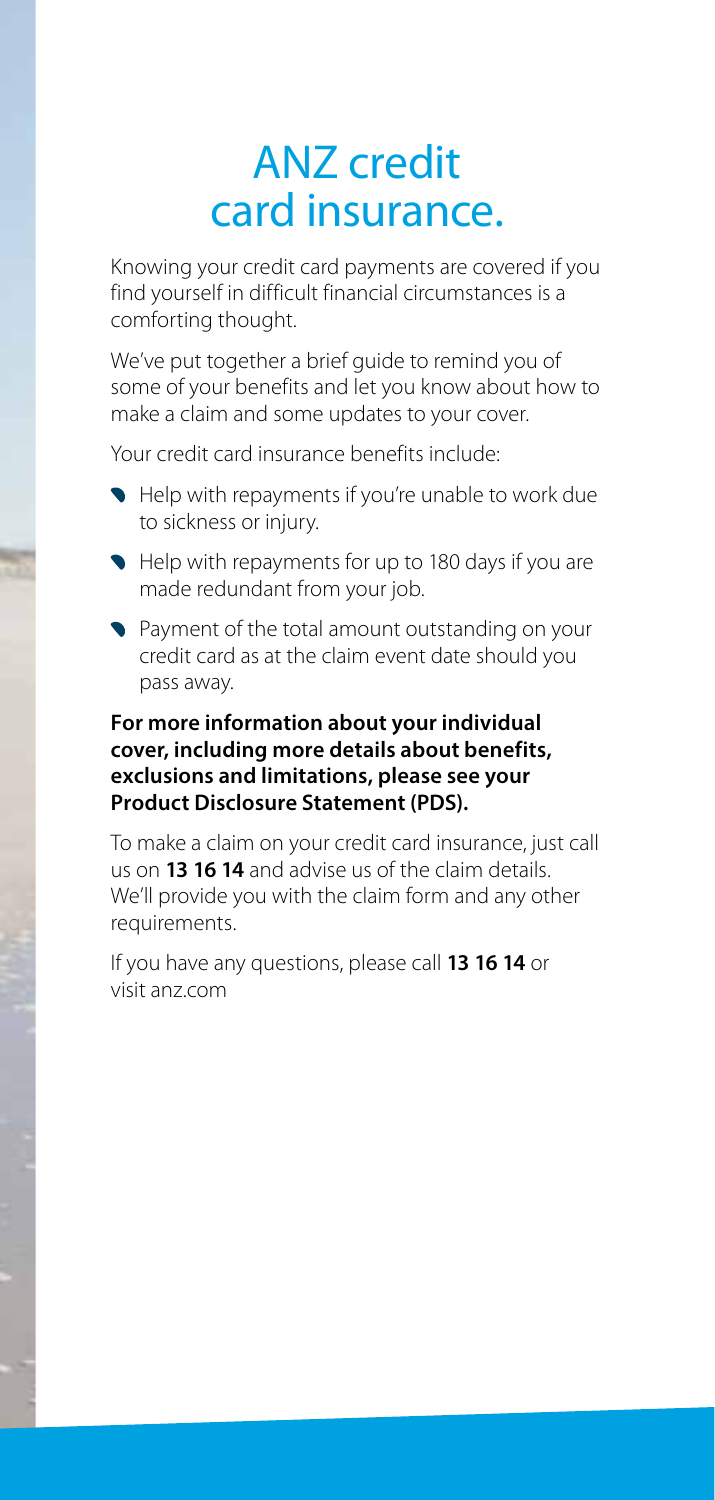### **Improvements to your cover**

We've made some updates to improve your cover at no extra cost to you. These updates should have been communicated to you at the time they were made and we apologise for any inconvenience this may have caused.

#### **For ANZ CreditCover customers:**

#### *Update to the definition of employment - effective 17th August 2010*

Employed or employment means any of the following for financial reward:

- Employed in a permanent full time capacity.
- Employed in a permanent part time capacity for 10 hours or more per week.
- Employed in a casual, contract, seasonal or temporary capacity for 10 hours or more per week (on average over the 90 days immediately prior to the claim event date) and have been in that same occupation on a continuous basis for 90 days, or
- Self-employment for 10 hours or more per week (on average over the 90 days immediately prior to the claim event date) and have been in the same occupation on a continuous basis for 90 days.

#### **For ANZ CreditCover, ANZ CreditCover Plus and ANZ Credit Card Insurance customers:**

#### *Update to the requirements for involuntary unemployment claims - effective 17th August 2010*

In addition to what is listed in the PDS, you can now also register with any government approved or private job placement agency to commence receiving involuntary unemployment benefits.

#### **For ANZ Credit Card Insurance customers:**

#### *Update to the requirements for involuntary unemployment claims for policyholders holding a Temporary Business (Long Stay) - Standard Business Sponsorship (Subclass 457) Visa- effective 28th February 2013*

If you are not able to meet the requirements detailed in the PDS (of being able to register with Centrelink, or an Australian government approved job placement agency), subject to the application of the waiting period, benefit payments commence from when you provide evidence of your employment termination and evidence to our satisfaction that you are actively seeking employment in your country of residence.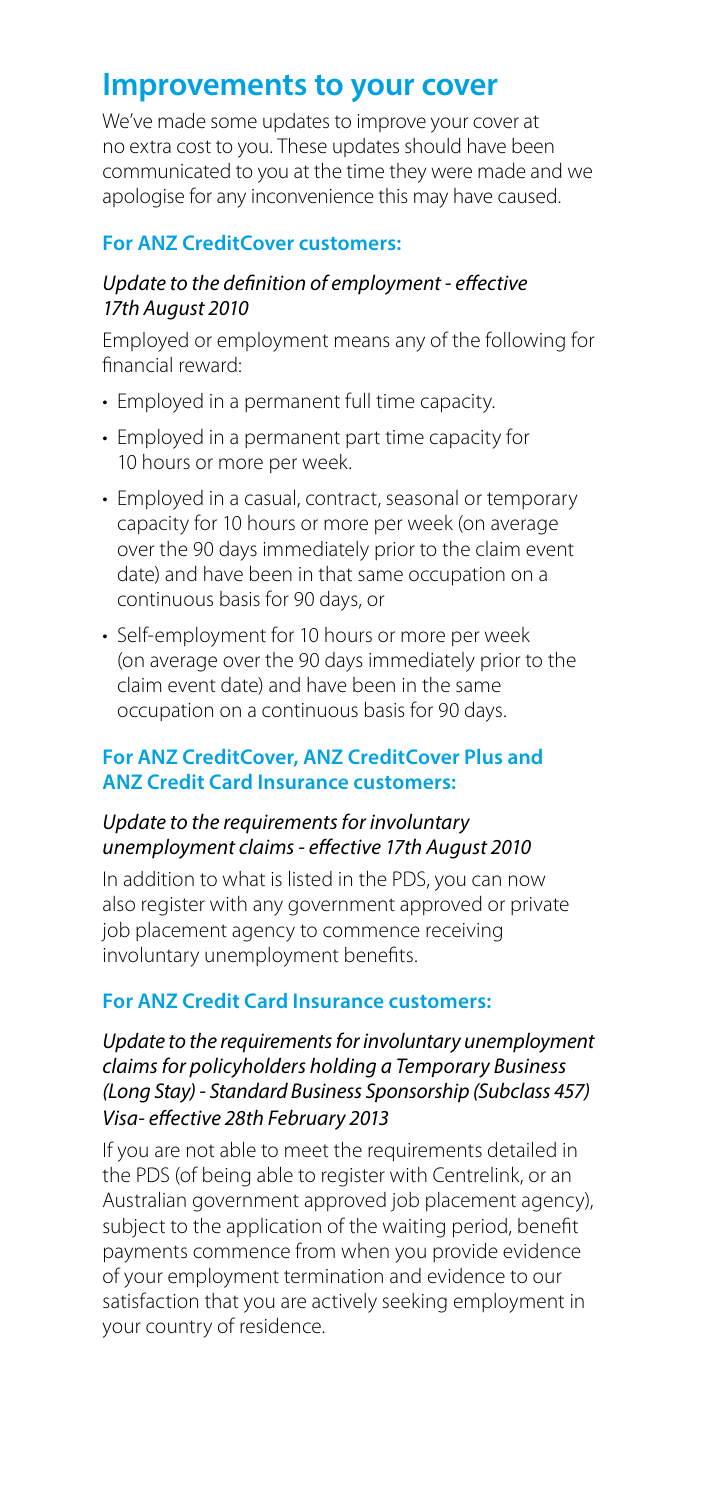#### **What do these improvements mean for me?**

If you feel that you could have claimed under these updates to your cover but did not do so, please contact our Claims team on 13 16 14. If you prefer to claim under the original terms of your product please be reassured that you still can.

#### **How do I know what type of credit card insurance policy I have?**

If you are unsure of which policy you hold, you can call us on 13 16 14.

#### **How do I know what I am covered for?**

Your Product Disclosure Statement lists everything you are covered for, as well as any exclusions or limitations. To obtain a copy, visit anz.com/creditcardinsurance or call us on 13 16 14.

## **Changes to how we manage your privacy. Effective 12th March 2014**

Following changes to the privacy law, we have amended our Privacy Statement. Our new Privacy Statement is set out below:

In this section 'we', 'us' and 'our' refers to OnePath Life Limited and/or OnePath General Insurance Pty Limited and other members of the ANZ Group. 'You' and 'your' refers to policy owners and life insureds. We collect your personal information from you in order to manage and administer our products and services. Without your personal information, we may not be able to process your application or provide you with the products or services you require.

We are committed to ensuring the confidentiality and security of your personal information. Our Privacy Policy details how we manage your personal information and is available on request or may be downloaded from onepath.com.au/privacy-policy

In order to undertake the management and administration of our products and services, it may be necessary for us to disclose your personal information to certain third parties.

Unless you consent to such disclosure we will not be able to consider the information you have provided.

#### **Providing your information to others**

The parties to whom we may routinely disclose your personal information include:

• an organisation that assists us and/or ANZ to detect and protect against consumer fraud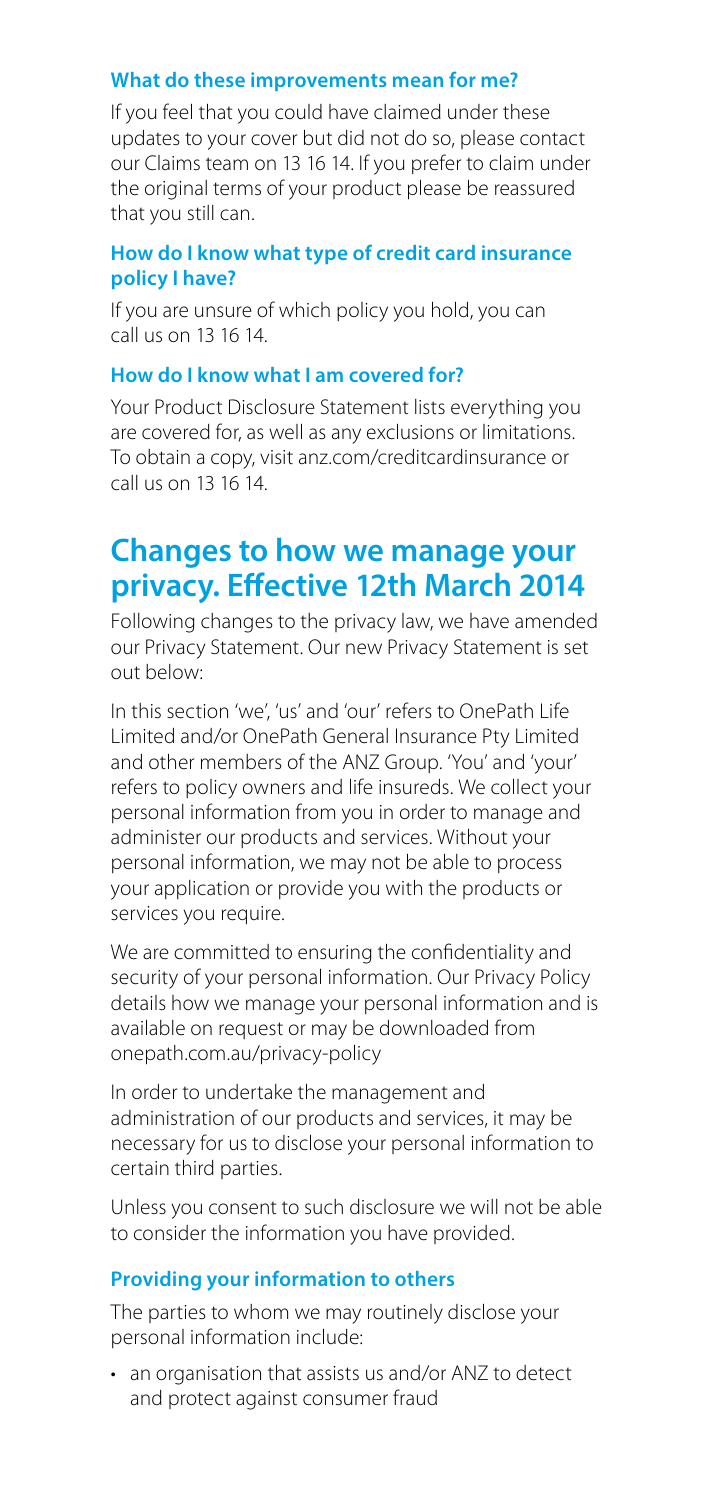- any related company of ANZ which will use the information for the same purposes of ANZ and will act under ANZ's Privacy Policy
- an organisation that is in an arrangement or alliance with us and/or ANZ to jointly offer products and/or to share information for marketing purposes (and any of its outsourced service providers or agents), to enable them or us and/or ANZ to provide you with products or services and/or to promote a product or service
- organisations performing administration and compliance functions in relation to the product and services we provide
- organisations providing medical or other services for the purpose of the assessment of any insurance claim you make with us (such as reinsurers)
- our solicitors or legal representatives
- organisations maintaining our information technology systems
- organisations providing mailing and printing services
- persons who act on your behalf (such as your agent or financial adviser)
- the policy owner (where you are a life insured who is not the policy owner)
- regulatory bodies, government agencies, law enforcement bodies and courts.

We will also disclose your personal information in circumstances where we are required by law to do so. Examples of such laws are:

- The Family Law Act 1975 (Cth) enables certain persons to request information about your interest in a superannuation fund.
- There are disclosure obligations to third parties under the Anti-Money Laundering and Counter-Terrorism Financing Act 2006.

#### **Information required by law**

ANZ may be required by relevant laws to collect certain information from you. Details of these laws and why they require us to collect this information are contained in our Privacy Policy at onepath.com.au/privacy-policy

#### **Privacy consent**

We and other members of the ANZ Group may send you information about our financial products and services from time to time. ANZ may also disclose your information to its related companies or alliance partners to enable them or ANZ to tell you about a product or service offered by them or a third party with whom they have an arrangement.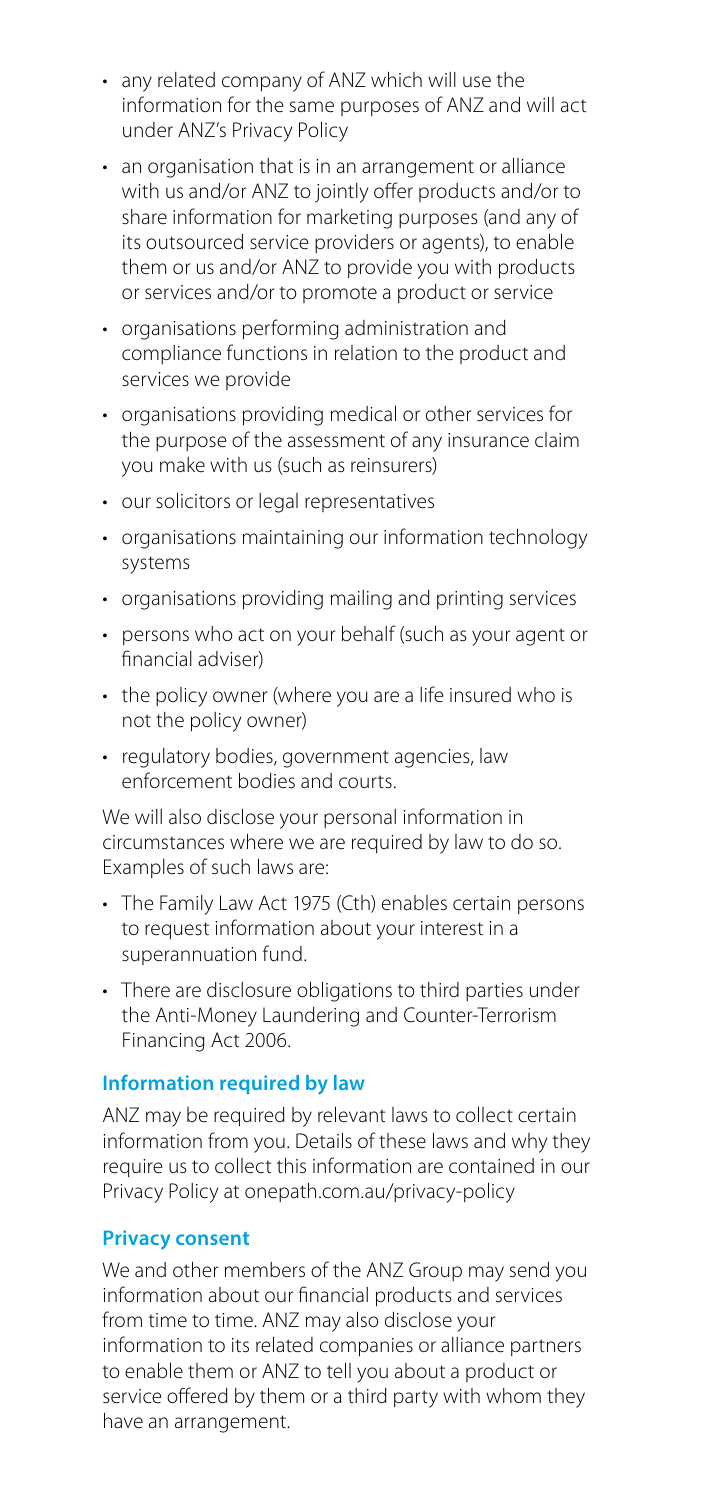If you do not want us, ANZ or our alliance partners to tell you about products or services, phone Customer Services on 13 16 14 to withdraw your consent.

Where you wish to authorise any other parties to act on your behalf, to receive information and/ or undertake transactions please notify us in writing. If you give us or ANZ personal information about someone else, please show them a copy of this document so that they may understand the manner in which their personal information may be used or disclosed by us or ANZ in connection with your dealings with us or ANZ.

#### **Privacy Policy**

Our Privacy Policy contains information about:

- when we or ANZ may collect information from a third party
- how you may access and seek correction of the personal information we hold about you
- and how you can raise concerns that we or ANZ has breached the Privacy Act or an applicable code and how we and/or ANZ will deal with those matters.

You can contact us about your information or any other privacy matter in writing at:

GPO Box 75 Sydney NSW 2001

Email: privacy@onepath.com.au

We may charge you a reasonable fee for this.

If any of your personal information is incorrect or has changed, please let OnePath know by contacting Customer Services on 13 13 14. More information can be found in our Privacy Policy which can be obtained from its website at onepath.com.au/privacy-policy

#### **Privacy law changes from 12 March 2014**

From 12 March 2014 we and the ANZ Group must provide you with the following information about overseas recipients of personal information.

#### **Overseas recipients**

We or ANZ may disclose information to recipients (including service providers and related companies) which are (1) located outside Australia and/or (2) not established in or do not carry on business in Australia. You can find details about the location of these recipients in ANZ's Privacy Policy and at anz.com/privacy